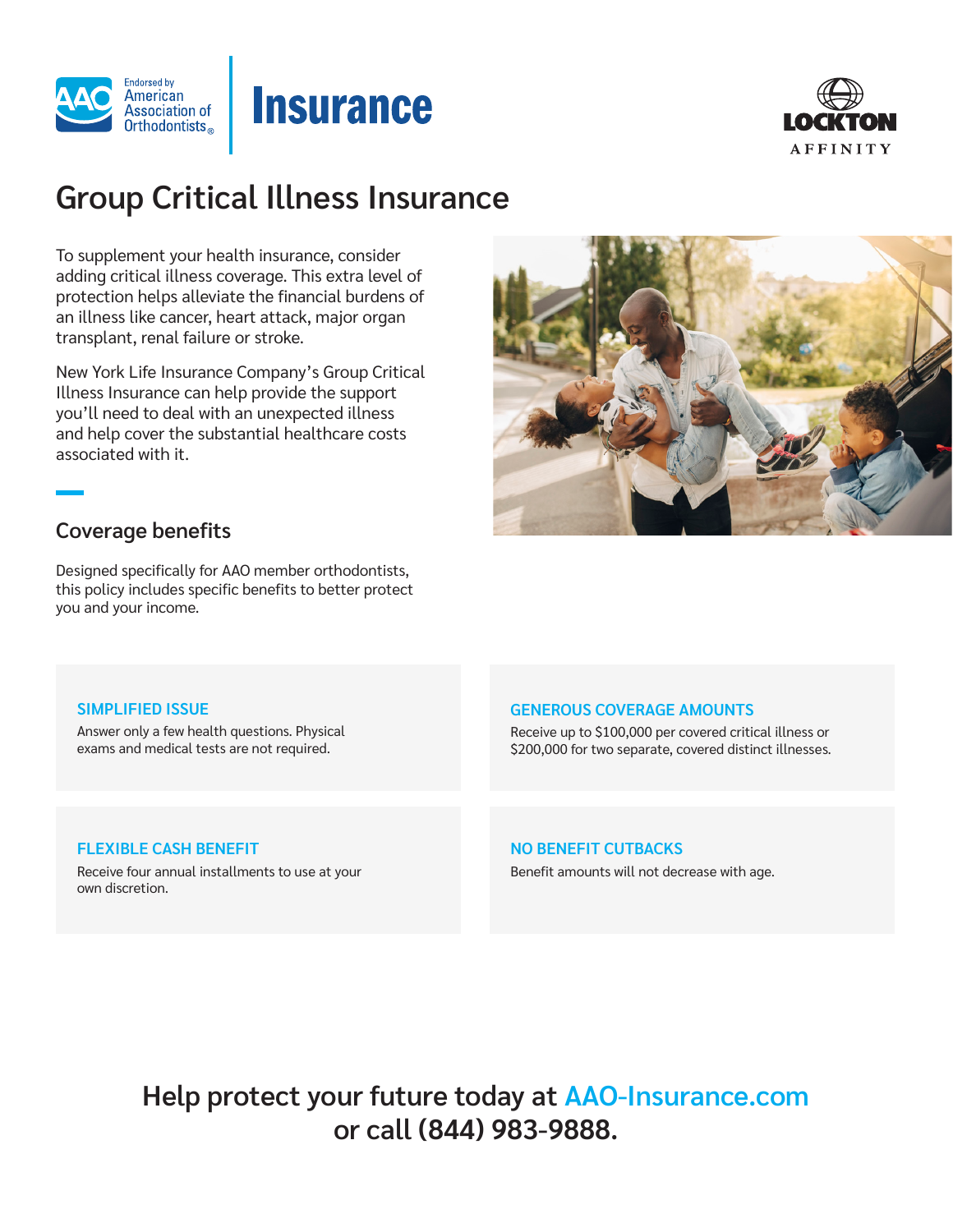## Frequently asked questions



## **Why should I consider additional health insurance?**

Most health insurance policies have copays, deductibles and other restrictions. Critical Illness Insurance can be important supplemental coverage that helps cover expenses related to six specific illnesses which are some of the most expensive to diagnose, treat and recover from. Additionally, if you do become ill, you will likely need to take time off work, which may add further stress.

## **Which critical illnesses are covered?**

Cancer, carcinoma in situ (partial benefit), heart attack, major organ transplant, renal (kidney) failure and stroke.

## **How does this policy work?**

If you are diagnosed with a covered illness, you will receive 100% of the coverage in force – except for cancer in situ, for which the benefit payable is 25% of coverage. How you use the cash benefit is up to you. You may need help paying medical bills, replacing lost wages, meeting living expenses or creating a college fund or estate plan for your loved ones. This coverage flexibility allows broader protection for your unique situation.

While a person is insured under the Policy, whether insurance is continuous or interrupted: (a) only one benefit is payable for any one Critical Illness; and (b) the person may only receive benefits for no more than two separate and distinct Critical Illnesses.

## **Can I make more than one claim?**

The benefit under this policy may be used twice, provided the claims are for two different types of covered illnesses. The second illness is subject to a 6-month waiting period after the first diagnosis.

## **To request coverage visit AAO-Insurance.com or (844) 983-9888.**

The AAO-Endorsed Insurance Program is administered by Lockton Affinity, LLC d/b/a Lockton Affinity Insurance Brokers LLC, Affinity Administrator Services, LLC in California #0795478, and in Arkansas #100108685. Coverage may not be available in all states and is subject to actual policy terms and conditions. Policy benefits are the sole obligation of the issuing insurance company. American Association of Orthodontists (AAO) will receive a royalty fee for the licensing of its name and trademarks as part of the insurance program offered to the extent permitted by applicable law.

Lockton Affinity, LLC | PO Box 410679 | Kansas City, MO 64141 | (844) 893-9888 | Info@AAO-Insurance.com

Underwritten by New York Life Insurance Company, 51 Madison Avenue, New York, NY 10010 under Group Policy No. G-30270-0-on Policy Form G-30270-0/GMR-FACE.

New York Life Insurance Company is licensed/authorized to transact business in all of the 50 United States, the District of Columbia, Puerto Rico and Canada. However, not all group policies it underwrites are available in all jurisdictions. Please check the eligibility sections for current availability. New York Life Insurance Company's state of domicile is New York, and NAIC ID is #66915. AAO incurs certain administrative expenses in connection with this sponsored program. To provide and maintain this valuable membership benefit, it is reimbursed for such expenses.